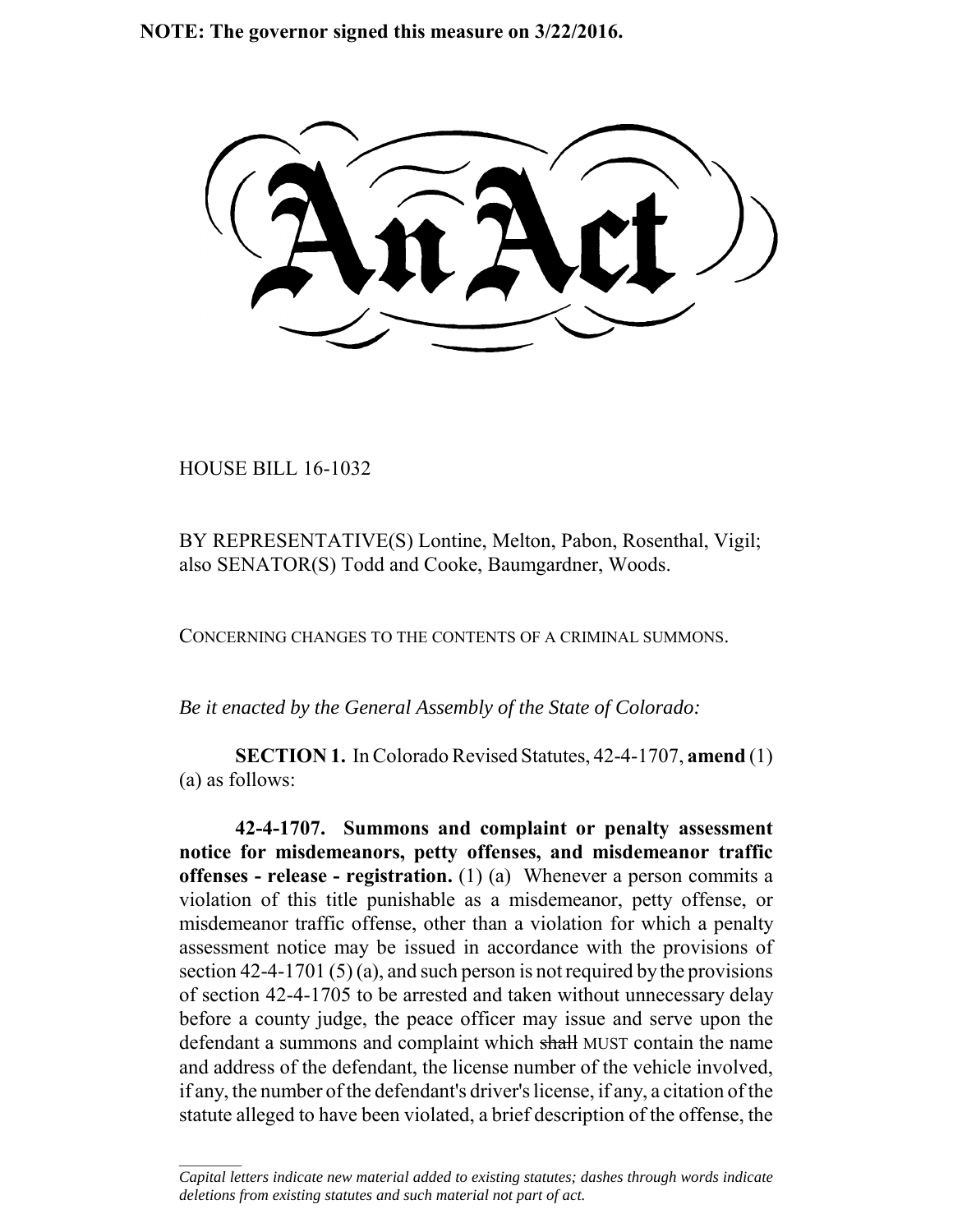date and approximate location thereof, and the date the summons and complaint is served on the defendant; shall direct the defendant to appear in a specified county court at a specified time and place; shall AND be signed by the peace officer. and shall contain a place for the defendant to execute a written promise to appear at the time and place specified in the summons portion of the summons and complaint; THE SUMMONS AND COMPLAINT SUBMITTED TO THE DEPARTMENT OF REVENUE AND THE COUNTY COURT BEFORE WHICH APPEARANCE IS REQUIRED, EITHER BY PAPER OR ELECTRONIC SUBMISSION, MUST CONTAIN THE NAME AND ADDRESS OF THE DEFENDANT, THE LICENSE OF THE VEHICLE INVOLVED, IF ANY, AND THE NUMBER OF THE DEFENDANT'S DRIVER'S LICENSE, IF ANY.

**SECTION 2. Act subject to petition - effective date.** This act takes effect at 12:01 a.m. on the day following the expiration of the ninety-day period after final adjournment of the general assembly (August 10, 2016, if adjournment sine die is on May 11, 2016); except that, if a referendum petition is filed pursuant to section 1 (3) of article V of the state constitution against this act or an item, section, or part of this act within such period, then the act, item, section, or part will not take effect unless